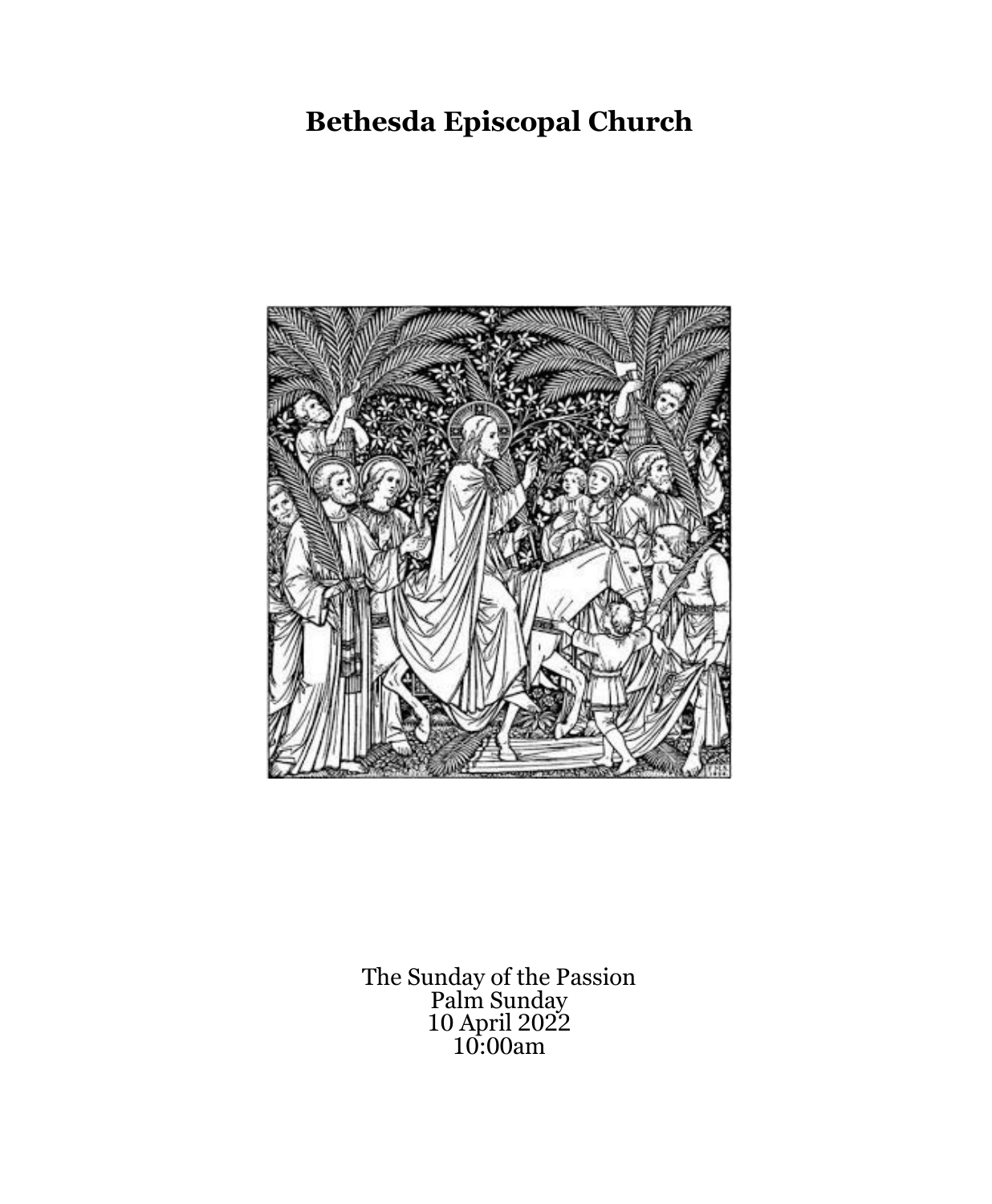*All stand as the Ministers enter the church.* 

| <b>Entrance Antiphon</b>                                                                                                                                                                                                                                                                                                     | The Children of the Hebrews | Mode I |
|------------------------------------------------------------------------------------------------------------------------------------------------------------------------------------------------------------------------------------------------------------------------------------------------------------------------------|-----------------------------|--------|
| (Antiphon) The children of the Hebrews, bearing branches of olive, went out to meet the Lord,<br>crying out and saying: Hosanna in the highest.                                                                                                                                                                              |                             |        |
| (Ps 24) The earth is the LORD'S, and all that therein is; *<br>the compass of the world, and they that dwell therein.<br>For he hath founded it upon the seas, *<br>and stablished it upon the floods.<br>Lift up your heads, O ye gates; and be ye lift up, ye everlasting doors; *<br>and the King of glory shall come in. |                             |        |
| Who is this King of glory? $*$<br>It is the LORD strong and mighty, even the LORD mighty in battle.<br>Lift up your heads, O ye gates; and be ye lift up, ye everlasting doors; *<br>and the King of glory shall come in.<br>Who is this King of glory? $*$                                                                  |                             |        |
| Even the LORD of hosts, he is the King of glory.<br>Glory be to the Father, and to the Son, and to the Holy Ghost.<br>As it was in the beginning, is now, and ever shall be, world without end. Amen.                                                                                                                        |                             |        |
| (Aptiphan) The children of the Uchrows begins brenches of olive went out to meet the Lord                                                                                                                                                                                                                                    |                             |        |

(Antiphon) The children of the Hebrews, bearing branches of olive, went out to meet the Lord, crying out and saying: Hosanna in the highest.

# **The Entrance Rite: The Liturgy of the Palms**

| Celebrant | Blessed is he who comes in the name of the Lord. |
|-----------|--------------------------------------------------|
| People    | Hosanna in the highest.                          |

*Celebrant* Let us pray. Assist us mercifully with thy help, O God of our salvation, that we may enter with joy upon the contemplation of those mighty acts, whereby thou hast given us life and immortality; through Jesus Christ our Lord. *Amen*.

### **The Palm Sunday Gospel Community 19:28-40**

The Holy Gospel of our Lord Jesus Christ, according to Luke *People* Glory be to thee, O Lord.

After telling a parable to the crowd at Jericho, Jesus went on ahead, going up to Jerusalem. When he had come near Bethphage and Bethany, at the place called the Mount of Olives, he sent two of the disciples, saying, "Go into the village ahead of you, and as you enter it you will find tied there a colt that has never been ridden. Untie it and bring it here. If anyone asks you, 'Why are you untying it?' just say this, 'The Lord needs it.'" So those who were sent departed and found it as he had told them. As they were untying the colt, its owners asked them, "Why are you untying the colt?" They said, "The Lord needs it." Then they brought it to Jesus; and after throwing their cloaks on the colt, they set Jesus on it. As he rode along, people kept spreading their cloaks on the road. As he was now approaching the path down from the Mount of Olives, the whole multitude of the disciples began to praise God joyfully with a loud voice for all the deeds of power that they had seen, saying, "Blessed is the king who comes in the name of the Lord! Peace in heaven, and glory in the highest heaven!" Some of the Pharisees in the crowd said to him, "Teacher, order your disciples to stop." He answered, "I tell you, if these were silent, the stones would shout out."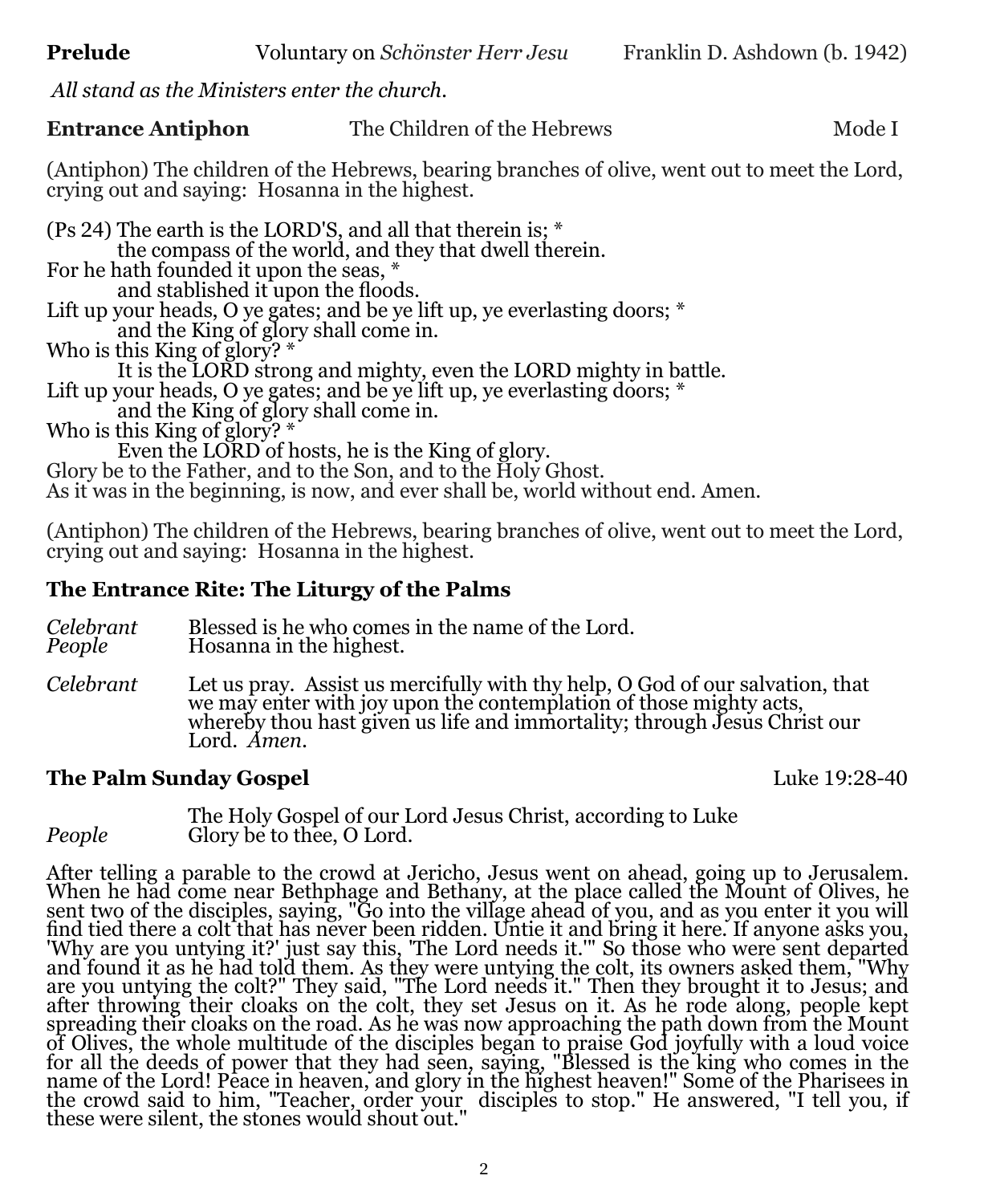The Gospel of the Lord.<br>People Praise be to thee, O Chr Praise be to thee, O Christ.

*All remain standing. The Celebrant now blesses the branches of palm, the people holding them high.*

|           | The Lord be with you.                 |
|-----------|---------------------------------------|
| People    | And with thy spirit.                  |
| Celebrant | Let us give thanks unto our Lord God. |
| People    | It is meet and right so to do.        |

It is right to praise thee, Almighty God, for the acts of love whereby thou hast redeemed us through thy Son Jesus Christ our Lord. On this day he entered the holy city of Jerusalem in triumph, and was proclaimed as King of kings by those who spread their garments and branches of palm along his way. Bless these branches that they be for us signs of his victory, and grant that we who bear them in his name may ever hail him as our King, and follow him in the way that leadeth unto eternal life; who liveth and reigneth in glory with thee and the Holy Spirit, now and for ever. *Amen.*

*Celebrant* Let us go forth in peace.<br>*People* In the name of Christ. A In the name of Christ. Amen.

# **Hymn** #154

Refrain:

All glory, laud, and honor to thee, Redeemer, King! to whom the lips of children made sweet hosannas ring.

- 2. The company of angels are praising thee on high; and we with all creation in chorus make reply. (Refrain)
- 4. To thee before thy passion they sang their hymns of praise; to thee, now high exalted, our melody we raise. (Refrain)

# **The Collect of the Day**

*The Celebrant says the following Collect*

| Celebrant | The Lord be with you. |
|-----------|-----------------------|
| People    | And with thy spirit.  |
| Celebrant | Let us pray.          |

- 1. Thou art the King of Israel, thou David's royal Son, who in the Lord's Name comest, the King and Blessed One. (Refrain)
- 3. The people of the Hebrews with palms before thee went; our praise and prayer and anthems before thee we present. (Refrain)
- 5. Thou didst accept their praises; accept the prayers we bring, who in all good delightest, thou good and gracious King. (Refrain)

Almighty and ever-living God, who, of thy tender love towards human race, hast sent thy Son our Savior Jesus Christ to take upon him our flesh, and to suffer death upon the cross, that we should follow the example of his great humility: Mercifully grant that we may both follow the example of his patience, and also be made partakers of his resurrection; through the same Jesus Christ our Lord, who liveth and reigneth with thee and the Holy Spirit, one God, for ever and ever. *Amen.*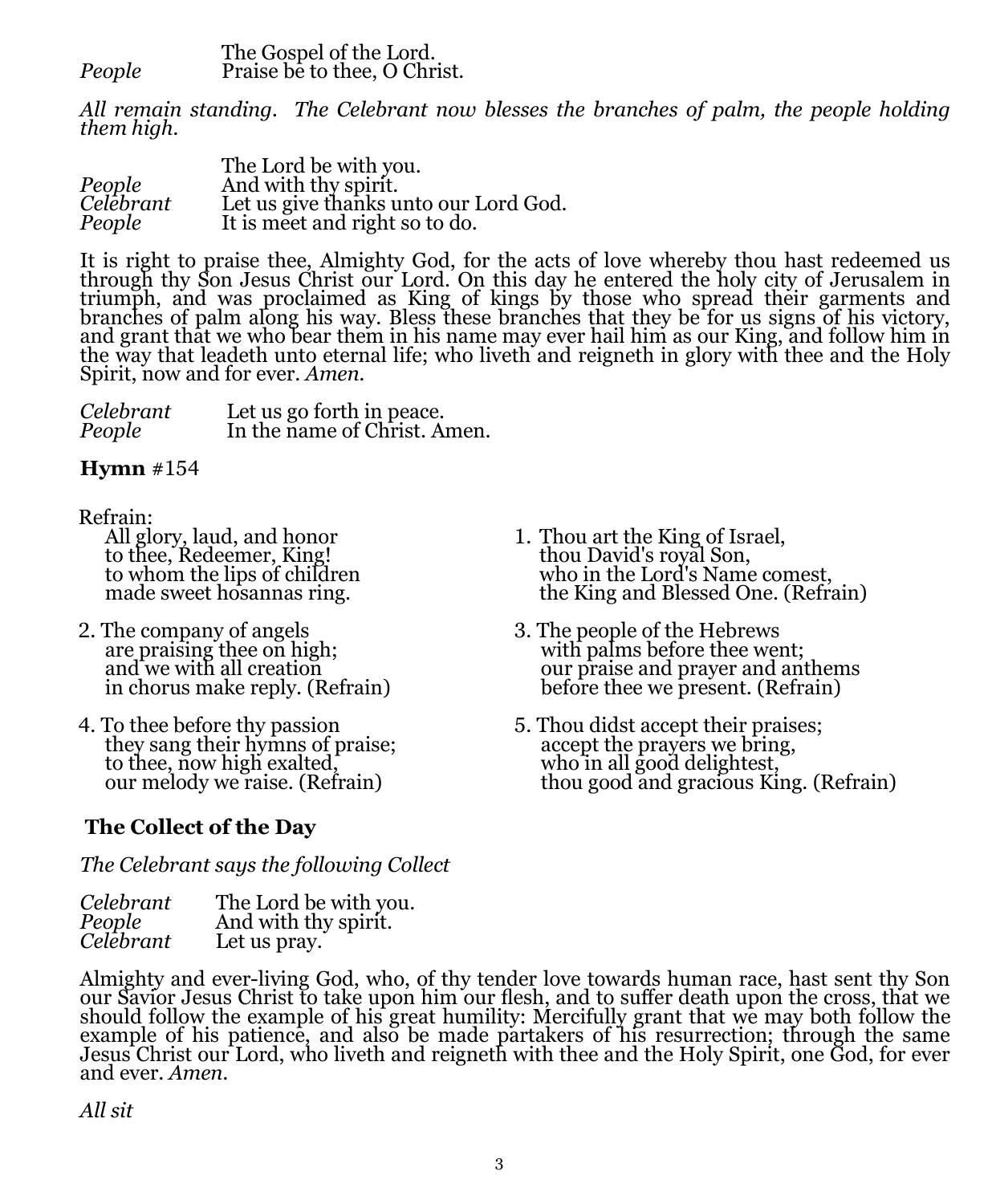# **The First Lesson** Isaiah 50:4-9a

The Lord GOD has given me the tongue of a teacher, that I may know how to sustain the weary with a word. Morning by morning he wakens - wakens my ear to listen as those who are taught. The Lord GOD has opened my ear, and I was not rebellious, I did not turn backward. I gave my back to those who struck me, and my cheeks to those who pulled out the beard; I did not hide my face from insult and spitting. The Lord GOD helps me; therefore I have not been disgraced; therefore I have set my face like flint, and I know that I shall not be put to shame; he who indicates me is near. Who will contend with me? Let us stand up together. Who are my adversaries? Let them confront me. It is the Lord GOD who helps me; who will declare me guilty?

*Lector* The Word of the Lord.<br>*People* Thanks be to God. Thanks be to God.

Gradual Psalm 31:9-16<br>9 Have mercy on me. O Lord, for I am in trouble: \* The VII.3 Have mercy on me, O Lord, for I am in trouble; \* my eye is consumed with sorrow, and also my throat and my belly.

- 10 For my life is wasted with grief, and my years with sighing; \* my strength fails me because of affliction, and my bones are consumed.
- 11 I have become a reproach to all my enemies and even to my neighbors, a dismay to those of my acquaintance; \* when they see me in the street they avoid me.
- 12 I am forgotten like a dead man, out of mind; \* I am as useless as a broken pot.
- 13 For I have heard the whispering of the crowd; fear is all around; \* they put their heads together against me; they plot to take my life.
- 14 But as for me, I have trusted in you, O Lord. \* I have said, "You are my God.
- 15 My times are in your hand; \* rescue me from the hand of my enemies, and from those who persecute me.
- 16 Make your face to shine upon your servant, \* and in your loving-kindness save me."

**The Second Lesson Philippians 2:5-11** Let the same mind be in you that was in Christ Jesus, who, though he was in the form of God, did not regard equality with God as something to be exploited, but emptied himself, taking the form of a slave, being born in human likeness. And being found in human form, he humbled himself and became obedient to the point of death, even death on a cross. Therefore God also highly exalted him and gave him the name that is above every name, so that at the name of Jesus every knee should bend, in heaven and on earth and under the earth, and every tongue should confess that Jesus Christ is Lord, to the glory of God the Father.

*Lector* The Word of the Lord.<br>*People* Thanks be to God. Thanks be to God.

*All remain seated for the first part of the Gospel. The congregation assumes the role of the Crowd.* 

### **The Gospel of the Passion Luke 23:1-49**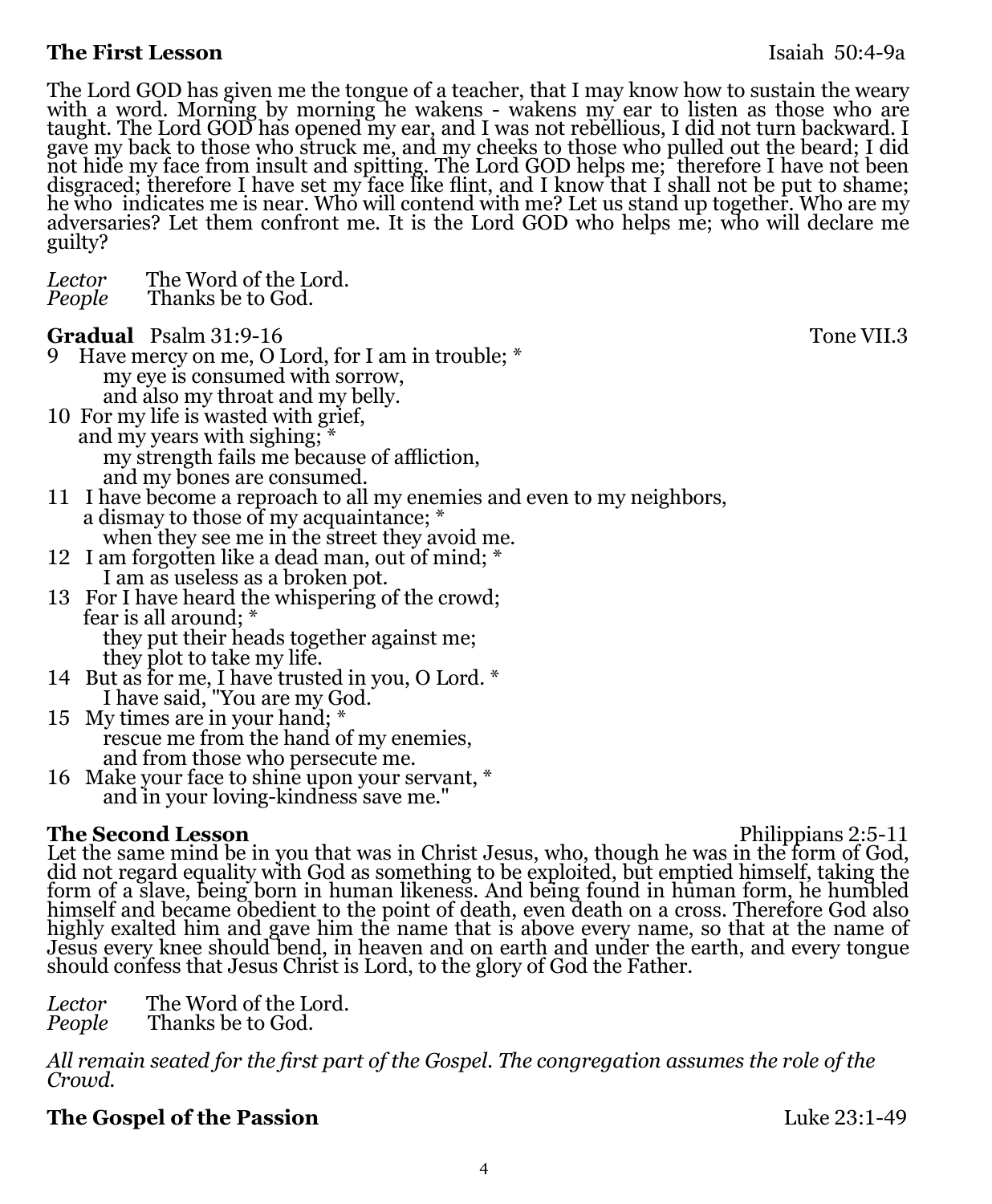| Narrator | The Passion of our Lord Jesus Christ according to Luke.<br>The assembly of elders rose as a body and brought Jesus before Pilate. They<br>began to accuse him, saying,                                                                                                                                                                                                                                                                                                                                                                                                                                                                                                                                                                                                                                                                                                            |
|----------|-----------------------------------------------------------------------------------------------------------------------------------------------------------------------------------------------------------------------------------------------------------------------------------------------------------------------------------------------------------------------------------------------------------------------------------------------------------------------------------------------------------------------------------------------------------------------------------------------------------------------------------------------------------------------------------------------------------------------------------------------------------------------------------------------------------------------------------------------------------------------------------|
| Choir    | "We found this man perverting our nation, forbidding us to pay taxes to the<br>emperor, and saying that he himself is the Messiah, a king."                                                                                                                                                                                                                                                                                                                                                                                                                                                                                                                                                                                                                                                                                                                                       |
| Narrator | Then Pilate asked him,                                                                                                                                                                                                                                                                                                                                                                                                                                                                                                                                                                                                                                                                                                                                                                                                                                                            |
| Reader   | "Are you the king of the Jews?"                                                                                                                                                                                                                                                                                                                                                                                                                                                                                                                                                                                                                                                                                                                                                                                                                                                   |
| Narrator | He answered,                                                                                                                                                                                                                                                                                                                                                                                                                                                                                                                                                                                                                                                                                                                                                                                                                                                                      |
| Jesus    | "You say so."                                                                                                                                                                                                                                                                                                                                                                                                                                                                                                                                                                                                                                                                                                                                                                                                                                                                     |
| Narrator | Then Pilate said to the chief priests and the crowds,                                                                                                                                                                                                                                                                                                                                                                                                                                                                                                                                                                                                                                                                                                                                                                                                                             |
| Reader   | "I find no basis for an accusation against this man."                                                                                                                                                                                                                                                                                                                                                                                                                                                                                                                                                                                                                                                                                                                                                                                                                             |
| Narrator | But they were insistent and said,                                                                                                                                                                                                                                                                                                                                                                                                                                                                                                                                                                                                                                                                                                                                                                                                                                                 |
| Choir    | "He stirs up the people by teaching throughout all Judea, from Galilee where he<br>began even to this place.                                                                                                                                                                                                                                                                                                                                                                                                                                                                                                                                                                                                                                                                                                                                                                      |
| Narrator | When Pilate heard this, he asked whether the man was a Galilean. And when he<br>learned that he was under Herod's jurisdiction, he sent him off to Herod, who<br>was himself in Jerusalem at that time. When Herod saw Jesus, he was very<br>glad, for he had been wanting to see him for a long time, because he had heard<br>about him and was hoping to see him perform some sign. He questioned him at<br>some length, but Jesus gave him no answer. The chief priests and the scribes stood by, vehemently accusing him. Even Herod with his soldiers treated him<br>with contempt and mocked him; then he put an elegant robe on him, and sent<br>him back to Pilate. That same day Herod and Pilate became friends with each<br>other; before this they had been enemies. Pilate then called together the chief<br>priests, the leaders, and the people, and said to them, |
| Reader   | "You brought me this man as one who was perverting the people; and here I<br>have examined him in your presence and have not found this man guilty of any<br>of your charges against him. Neither has Herod, for he sent him back to us.<br>Indeed, he has done nothing to deserve death. I will therefore have him flogged<br>and release him."                                                                                                                                                                                                                                                                                                                                                                                                                                                                                                                                  |
| Narrator | Then they all shouted out together,                                                                                                                                                                                                                                                                                                                                                                                                                                                                                                                                                                                                                                                                                                                                                                                                                                               |
| People   | "Away with this fellow! Release Barabbas for us!"                                                                                                                                                                                                                                                                                                                                                                                                                                                                                                                                                                                                                                                                                                                                                                                                                                 |
| Narrator | (This was a man who had been put in prison for an insurrection that had taken place in the city, and for murder.) Pilate, wanting to release Jesus, addressed<br>them again; but they kept shouting,                                                                                                                                                                                                                                                                                                                                                                                                                                                                                                                                                                                                                                                                              |
| Crowd    | "Crucify, crucify him!"                                                                                                                                                                                                                                                                                                                                                                                                                                                                                                                                                                                                                                                                                                                                                                                                                                                           |
| Narrator | A third time he said to them,                                                                                                                                                                                                                                                                                                                                                                                                                                                                                                                                                                                                                                                                                                                                                                                                                                                     |
| Reader   | "Why, what evil has he done? I have found in him no ground for the sentence of<br>death; I will therefore have him flogged and then release him."                                                                                                                                                                                                                                                                                                                                                                                                                                                                                                                                                                                                                                                                                                                                 |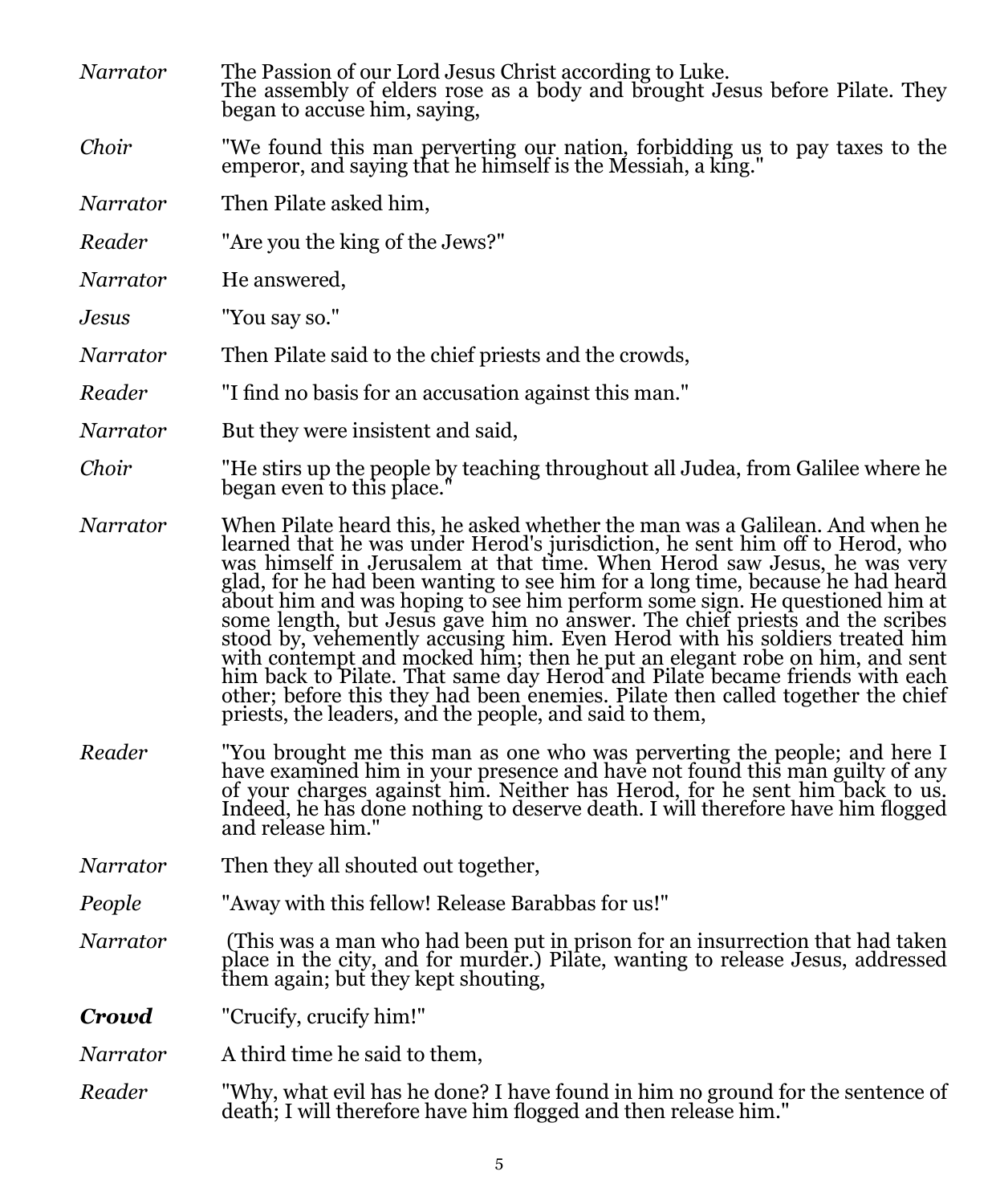| Narrator | But they kept urgently demanding with loud shouts that he should be crucified;  |
|----------|---------------------------------------------------------------------------------|
|          | and their voices prevailed. So Pilate gave his verdict that their demand should |
|          | be granted. He released the man they asked for, the one who had been put in     |
|          | prison for insurrection and murder, and he handed Jesus over as they wished.    |
|          | As they led him away, they seized a man, Simon of Cyrene, who was coming        |
|          | from the country, and they laid the cross on him, and made him carry it behind  |
|          | Jesus. A great number of the people followed him, and among them were           |
|          | women who were beating their breasts and wailing for him. But Jesus turned to   |
|          | them and said.                                                                  |

*Jesus* "Daughters of Jerusalem, do not weep for me, but weep for yourselves and for your children. For the days are surely coming when they will say, 'Blessed are the barren, and the wombs that never bore, and the breasts that never nursed.' Then they will begin to say to the mountains, 'Fall on us'; and to the hills, 'Cover us.' For if they do this when the wood is green, what will happen when it is dry?"

#### *All stand*

- *Narrator* Two others also, who were criminals, were led away to be put to death with him. When they came to the place that is called The Skull, they crucified Jesus there with the criminals, one on his right and one on his left. Then Jesus said,
- *Jesus* "Father, forgive them; for they do not know what they are doing."
- *Narrator* And they cast lots to divide his clothing. And the people stood by, watching; but the leaders scoffed at him, saying,
- *Crowd* "He saved others; let him save himself if he is the Messiah of God, his chosen one!"
- *Narrator* The soldiers also mocked him, coming up and offering him sour wine, and saying,
- *Choir* "If you are the King of the Jews, save yourself!"
- *Narrator* There was also an inscription over him, "This is the King of the Jews." One of the criminals who were hanged there kept deriding him and saying,
- *Reader* "Are you not the Messiah? Save yourself and us!"
- *Narrator* But the other rebuked him, saying,
- *Reader* "Do you not fear God, since you are under the same sentence of condemnation? And we indeed have been condemned justly, for we are getting what we deserve for our deeds, but this man has done nothing wrong."
- *Narrator* Then he said,
- *Reader* "Jesus, remember me when you come into your kingdom."
- *Narrator* He replied,
- *Jesus* "Truly I tell you, today you will be with me in Paradise."
- *Narrator* It was now about noon, and darkness came over the whole land until three in the afternoon, while the sun's light failed; and the curtain of the temple was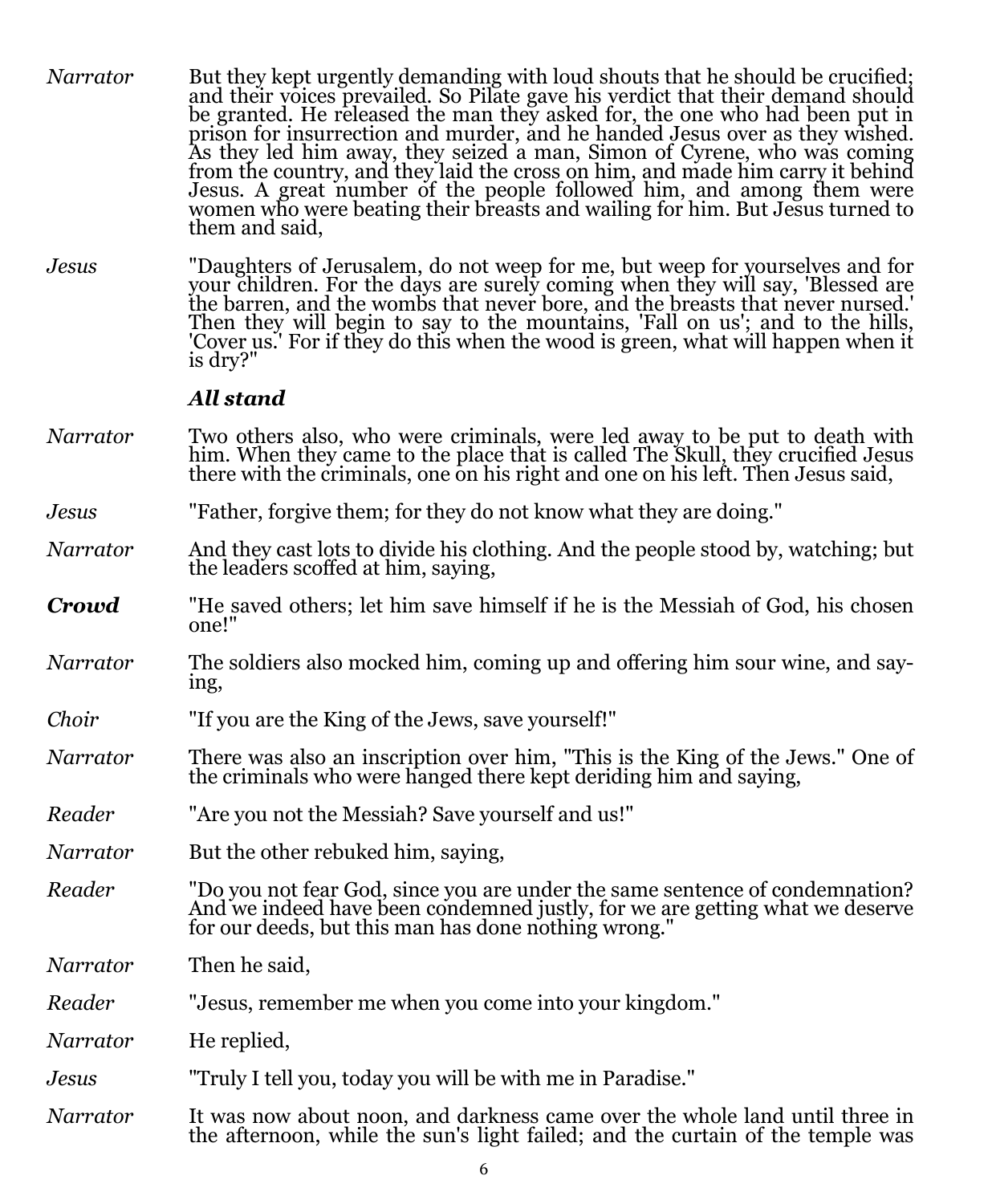torn in two. Then Jesus, crying with a loud voice, said,

*Jesus* "Father, into your hands I commend my spirit."

*Narrator* Having said this, he breathed his last.

*All kneel. Silence is kept for a space. Then all stand with the Celebrant.*

*Narrator* When the centurion saw what had taken place, he praised God and said,

*Reader* "Certainly this man was innocent."

*Narrator* And when all the crowds who had gathered there for this spectacle saw what had taken place, they returned home, beating their breasts. But all his acquaintances, including the women who had followed him from Galilee, stood at a distance, watching these things.

# **Organ**

**The Sermon** The Right Reverend Michael G. Smith

*The Nicene Creed and Confession of Sin are omitted on Palm Sunday. All kneel.* 

*The service continues with* 

# **The Prayers of the People**

*Celebrant* In peace let us pray to the Lord.

In our Intercessions for the Church and parish this week, we pray for the Anglican Communion, and today, we remember the Church of North India. In the Albany diocese, we pray for the ministry of Michael Smith, our Assisting Bishop; and in our parish, we ask for God's blessing as we begin this holy week, and for all those in special need: Bruce. We continue to pray for the people of Ukraine and for peace.

We remember with thanksgiving those who are celebrating birthdays and anniversaries this week, and those whose year's mind falls at this time.

Simon from Cyrene was forced to carry the cross for your Son. Give us grace to lift heavy loads from those we meet and to stand with those condemned to die. Lord, hear us. *Lord, graciously hear us.*

Your Son watched the soldiers gamble to share his clothes. Transform the hearts of those who make a profit from their victims and those whose hearts are hardened by their work. Lord, hear us. *Lord, graciously hear us.*

The thief, who was crucified with Jesus, was promised a place in your kingdom. Give pardon and hope, healing and peace, to all who look death in the face. Lord, hear us. *Lord, graciously hear us.*

From the cross Jesus entrusted Mary his mother and John his disciple to each other's care. Help us also to care for one another and fill our homes with the spirit of your love. Lord, hear us. *Lord, graciously hear us.*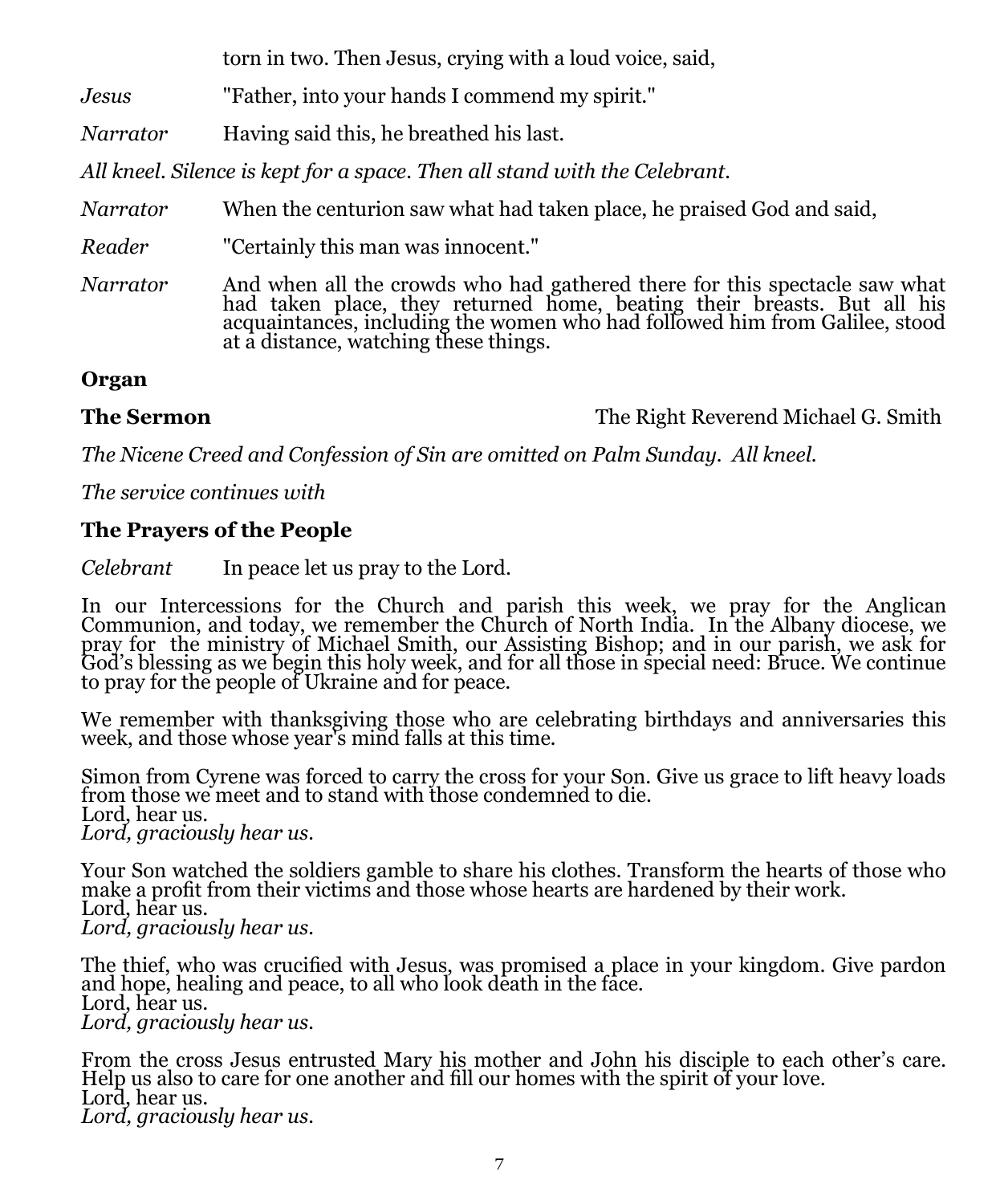In Mary and John your Son created a new family at the cross. Fill our relationships, and those of new families today, with mutual care and responsibility, and give us a secure hope for the future. Lord, hear us.

*Lord, graciously hear us.*

The centurion was astonished to see your glory in the crucified Messiah. Open the eyes of those who do not know you to see in your Son the meaning of life and death. Lord, hear us. *Lord, graciously hear us.*

Joseph of Arimathaea came to take your Son's body away. Give hope and faith to the dying and bereaved, and gentleness to those who minister to them. Lord, hear us. *Lord, graciously hear us.*

Simon and Joseph, Mary and John, became part of your Church in Jerusalem. Bring into your Church today a varied company of people to walk with Christ in the way of his passion and to find their salvation in the victory of the cross. Lord, hear us. *Lord, graciously hear us.*

*The Celebrant concludes with a prayer.*

*All stand. The Celebrant says*

 The peace of the Lord be always with you. *People* And with thy Spirit.

*The service continues with the hymn.*

# **Hymn #168**

O sacred head, sore wounded, defiled and put to scorn; O kingly head, surrounded with mocking crown of thorn: What sorrow mars thy grandeur? Can death thy bloom deflower? O countenance whose splendor the hosts of heaven adore!

Thy beauty, long-desired, hath vanished from our sight; thy power is all expired, and quenched the light of light. Ah me! for whom thou diest, hide not so far thy grace: show me, O Love most highest, the brightness of thy face.

In thy most bitter passion my heart to share doth cry, with thee for my salvation upon the cross to die. Ah, keep my heart thus moved to stand thy cross beneath, to mourn thee, well-beloved, yet thank thee for thy death.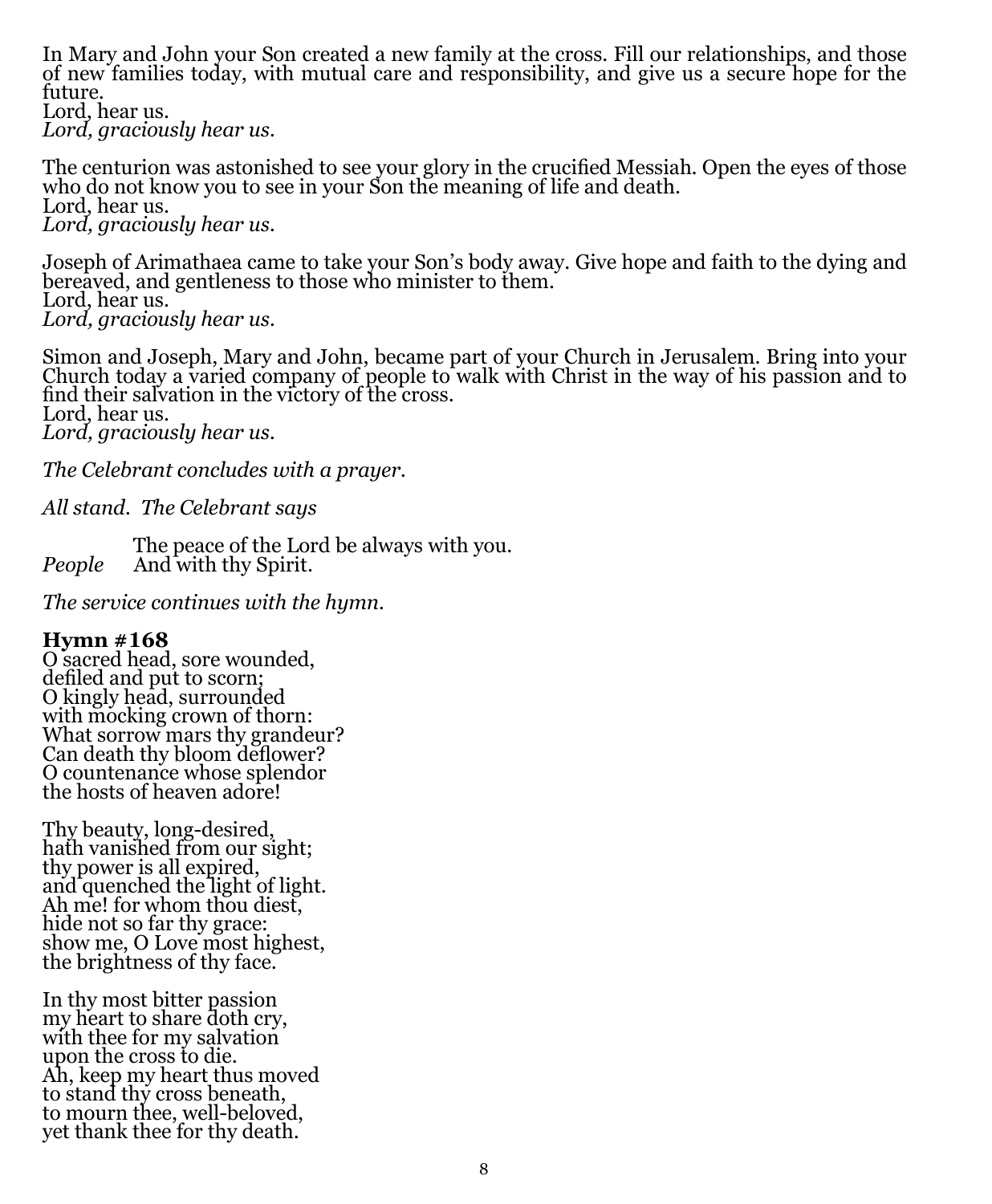### *All standing, the Celebrant sings*

|           | The Lord be with you.                 |
|-----------|---------------------------------------|
| People    | And with thy spirit.                  |
| Celebrant | Lift up your hearts.                  |
| People    | We lift them up unto the Lord.        |
| Celebrant | Let us give thanks unto our Lord God. |
| People    | It is meet and right so to do.        |

# *The Celebrant proceeds*

It is very meet, right, and our bounden duty, that we should at all times, and in all places, give thanks unto thee, O Lord, holy Father, almighty, everlasting God.

Through Jesus Christ our Lord; who for our sins was lifted high upon the cross, that he might draw the whole world to himself; who by his suffering and death became the author of eternal salvation for all who put their trust in him.

Therefore with Angels and Archangels, and with all the company of heaven, we laud and magnify thy glorious Name; evermore praising thee, and saying,

# **Sanctus and Benedictus Qui Vent** *Sung by all*



# *The people kneel. The Celebrant continues*

All glory be to thee, Almighty God, our heavenly Father, for that thou, of thy tender mercy, didst give thine only Son Jesus Christ to suffer death upon the cross for our redemption; who made there, by his one oblation of himself once offered, a full, perfect, and sufficient sacrifice, oblation, and satisfaction, for the sins of the whole world; and did institute, and in his holy Gospel command us to continue, a perpetual memory of that his precious death and sacrifice, until his coming again.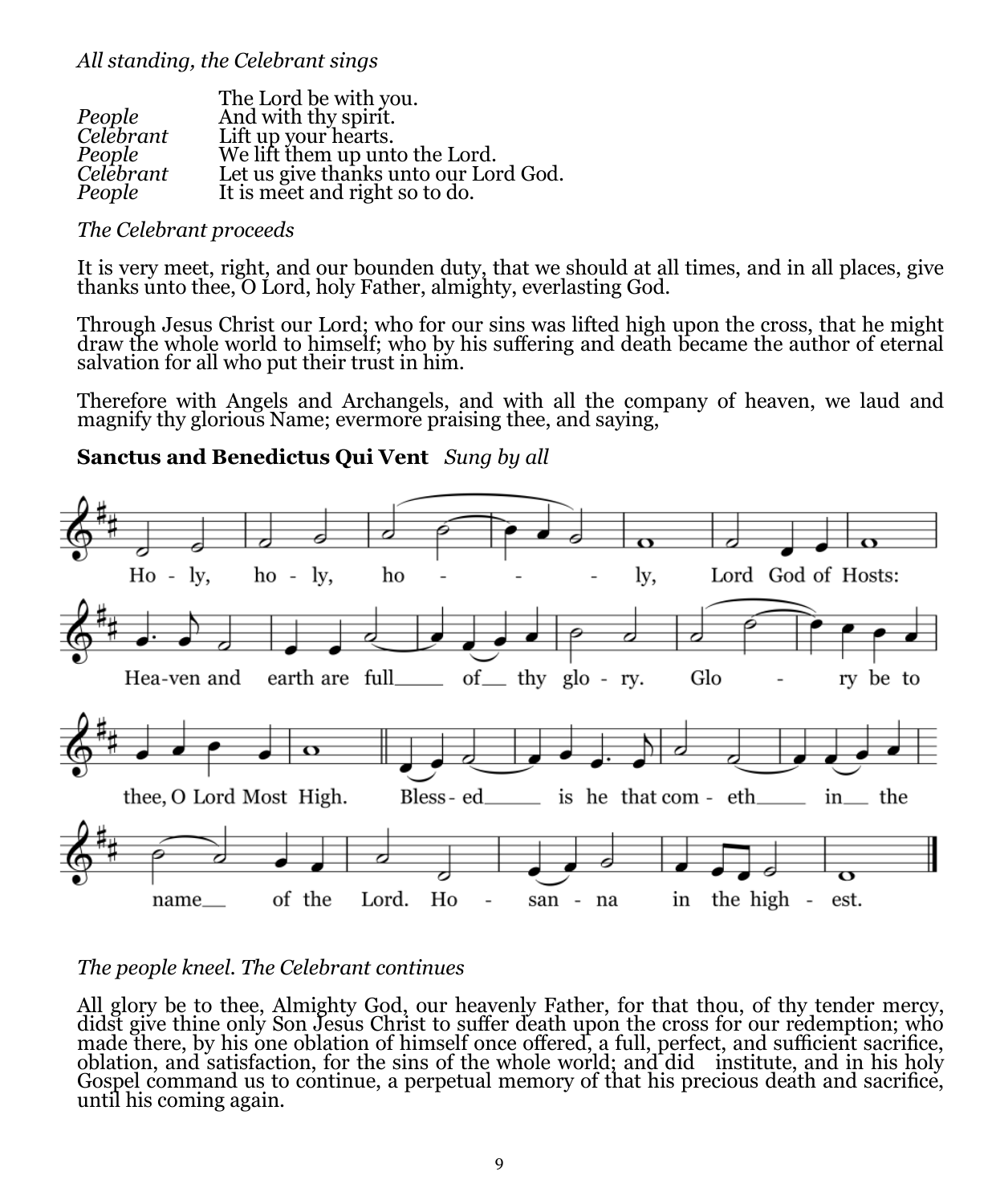For in the night in which he was betrayed, he took bread; and when he had given thanks, he brake it, and gave it to his disciples, saying, "Take, eat, this is my Body, which is given for you. Do this in remembrance of me.

Likewise, after supper, he took the cup; and when he had given thanks, he gave it to them, saying, "Drink ye all of this; for this is my Blood of the New Testament, which is shed for you, and for many, for the remission of sins. Do this, as oft as ye shall drink it, in remembrance of me."

Wherefore, O Lord and heavenly Father, according to the institution of thy dearly beloved Son our Savior Jesus Christ, we, thy humble servants, do celebrate and make here before thy divine Majesty, with these thy holy gifts, which we now offer unto thee, the memorial thy Son hath commanded us to make; having in remembrance his blessed passion and precious death, his mighty resurrection and glorious ascension; rendering unto thee most hearty thanks for the innumerable benefits procured unto us by the same. And we most humbly beseech thee, O merciful Father, to hear us; and, of thy almighty goodness, vouchsafe to bless and sanctify, with thy Word and Holy Spirit, these thy gifts and creatures of bread and wine; that we, receiving them according to thy Son our Savior Jesus Christ's holy institution, in remembrance of his death and passion, may be partakers of his most blessed Body and Blood. And we earnestly desire thy fatherly goodness mercifully to accept this our sacrifice of praise and thanksgiving; most humbly beseeching thee to grant that, by the merits and death of thy Son Jesus Christ, and through faith in his blood, we, and all thy whole Church, may obtain remission of our sins, and all other benefits of his passion. And here we offer and present unto thee, O Lord, our selves, our souls and bodies, to be a reasonable, holy, and living sacrifice unto thee; humbly beseeching thee that we, and all others who shall be partakers of this Holy Communion, may worthily receive the most precious Body and Blood of thy Son Jesus Christ, be filled with thy grace and heavenly benediction, and made one body with him, that he may dwell in us, and we in him. And although we are unworthy, through our manifold sins, to offer unto thee any sacrifice, yet we beseech thee to accept this our bounden duty and service, not weighing our merits, but pardoning our offences, through Jesus Christ our Lord; By whom, and with whom, in the unity of the Holy Ghost, all honor and glory be unto thee, O Father Almighty, world without end. *Amen*.

And now, as our Savior Christ hath commanded and taught us, we are bold to say,

Our Father, who art in heaven, hallowed be thy Name, thy kingdom come, thy will be done, on earth as it is in heaven. Give us this day our daily bread. And forgive us our trespasses, as we forgive those who trespass against us. And lead us not into temptation, but deliver us from evil. For thine is the kingdom, and the power, and the glory, for ever and ever. *Amen.*

### **The Fraction**

*The Celebrant breaks the consecrated bread. A period of silence is kept.* 

| Celebrant | Christ our Passover is sacrificed for us; |
|-----------|-------------------------------------------|
| People    | Therefore let us keep the feast.          |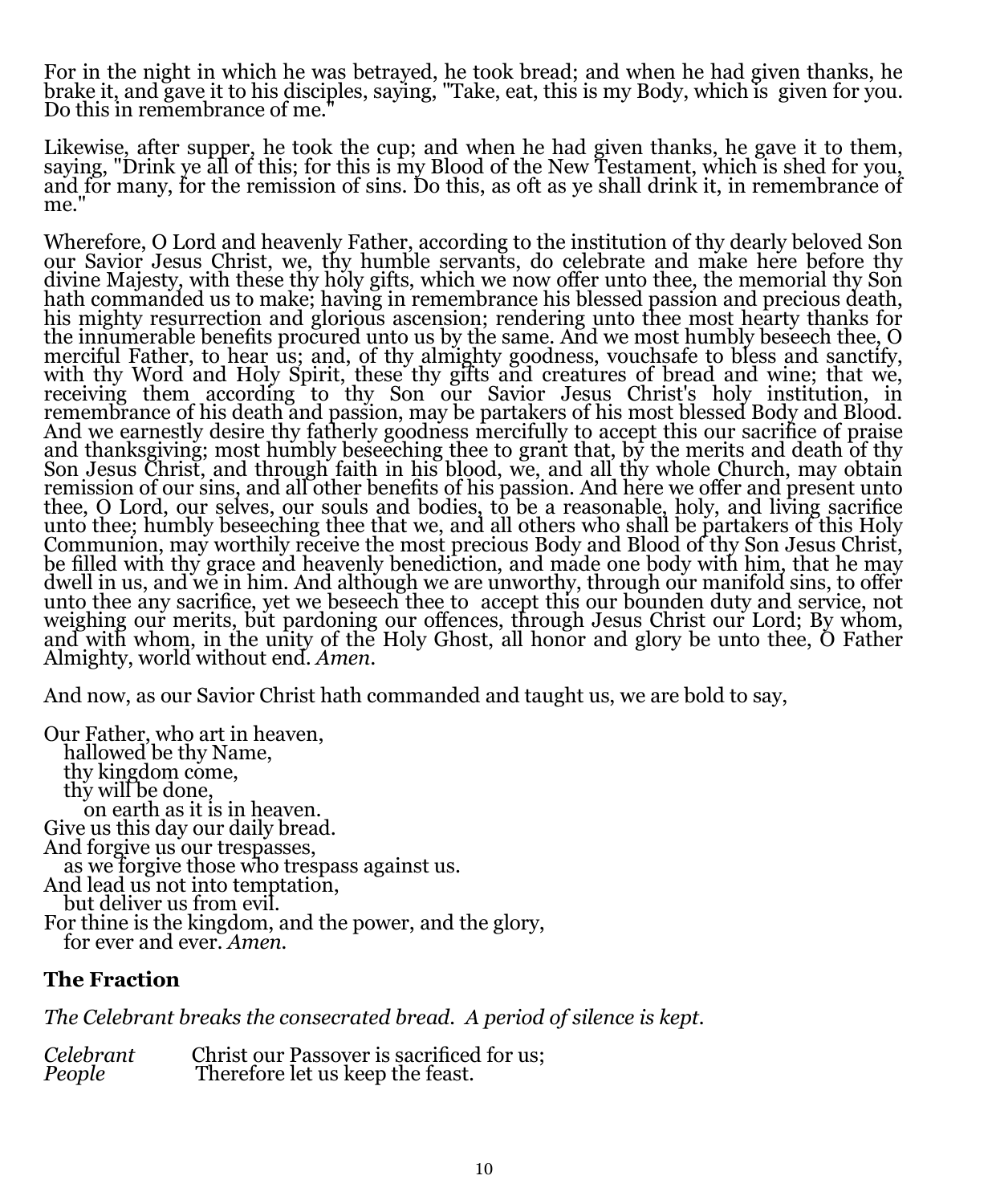O Lamb of God, that takest away the sins of the world, have mercy on us.

O Lamb of God, that takest away the sins of the world, have mercy on us.

O Lamb of God, that takest away the sins of the world, grant us thy peace.

# **The Communion Vere Languores Nostros** Antonio Lotti (1667-1740)

Vere languores nostros ipse tulit, et dolores nostros ipse portavit *Surely he hath borne out griefs, and carried our sorrows.* Isaiah 53: 4

*All kneel. The Celebrant says the following prayer*

Let us pray. Almighty God, we beseech thee graciously to behold this thy family, for which our Lord Jesus Christ was willing to be betrayed, and given up into the hands of sinners, and to suffer death upon the cross; who liveth and reigneth for ever and ever. *Amen.*

# **The Blessing and Dismissal**

The peace of God, which passeth all understanding, keep your hearts and minds in the knowledge and love of God, and of his Son Jesus Christ our Lord; and the blessing of God Almighty, the Father, the Son and the Holy Ghost, be amongst you and remain with you always. Amen.

*Celebrant* Let us bless the Lord. **Thanks be to God.** 

*Please stand as the celebrant departs. The service ends in silence today.*

This morning, we welcome the Right Reverend **Michael Smith** as our celebrant and preacher. Bishop Smith serves as assisting bishop until the Diocese of Albany elects a new bishop. Bishop Smith previously served as bishop of the Episcopal Diocese of North Dakota for fifteen years. Since then, he has served as Assistant Bishop of Dallas and Assisting Bishop of the Navajoland Area Mission where he organizes the Navajoland Iona Collaborative working in the formation of Indigenous leaders from the Four Corners Region and the Diocese of Alaska. An enrolled member of the Citizen Potawatomi Nation of Oklahoma and a Benedictine oblate of St. John's Abbey, he lives in Minnesota when he is not on the road. His wife, the Rev. Lisa White Smith, is the rector of a parish there and they are the parents of three grown children and grandparents of nine.

| <b>Holy Week and Easter Services 2022</b> |                                                                                                           |  |
|-------------------------------------------|-----------------------------------------------------------------------------------------------------------|--|
| Wednesday, 13 April                       | 7pm Stations of the Cross                                                                                 |  |
| Thursday, 14 April                        | 7pm Maundy Thursday Liturgy<br>The church is open until 10pm for private prayer following<br>the liturgy. |  |
| Friday, 15 April                          | 12pm Liturgy for Good Friday                                                                              |  |
| Sunday, 17 April                          | <b>Easter Day</b> 8am Holy Eucharist and 10am Sung Eucharist                                              |  |
| Sunday, 24 April                          | <b>The Sunday after Easter</b> 8am & 10am Sung Eucharist                                                  |  |